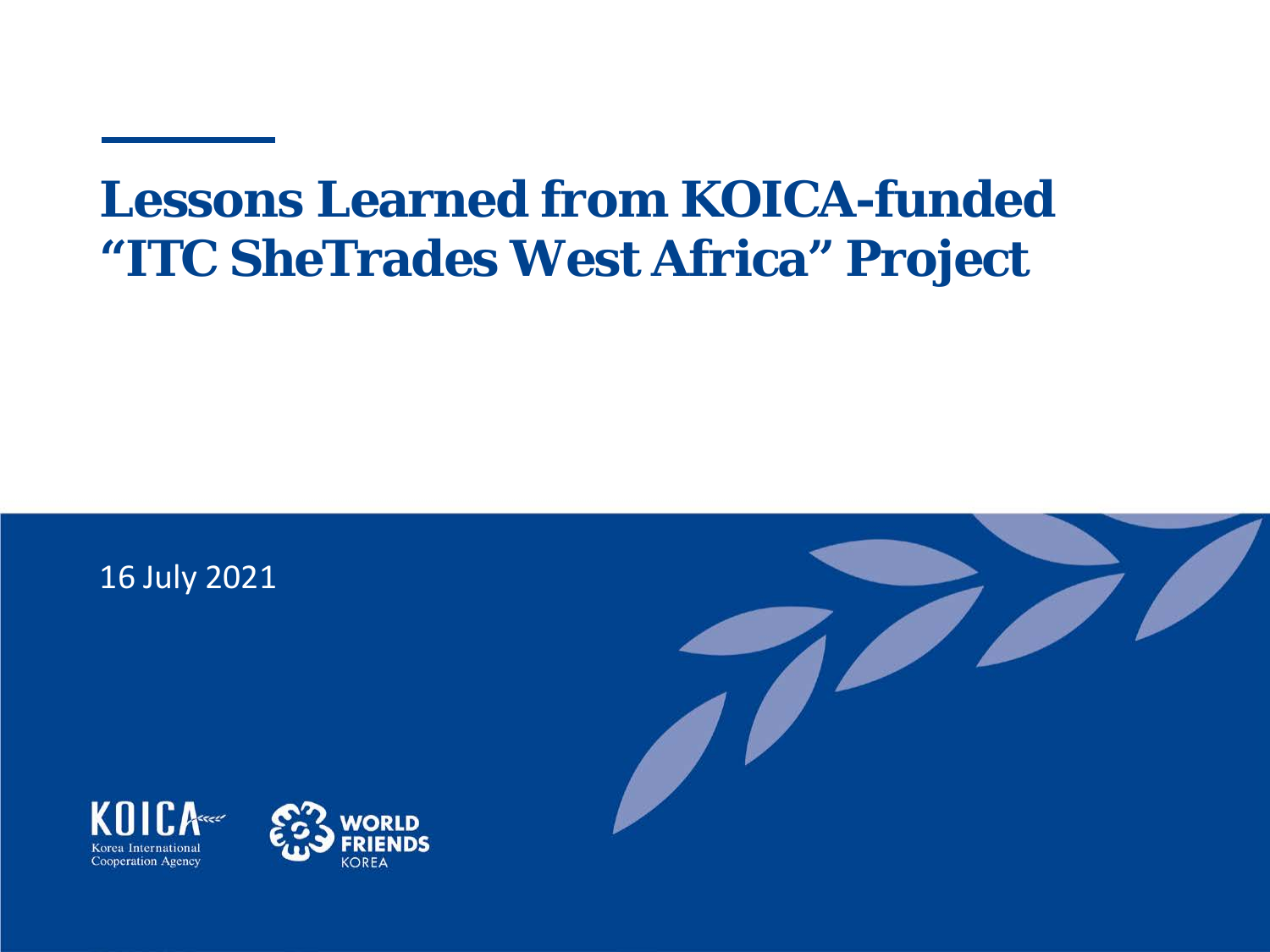### **CONTENTS**

#### 1 KOICA's Views on Gender & Trade

#### 2 Case Study: "ITC SheTrades West Africa

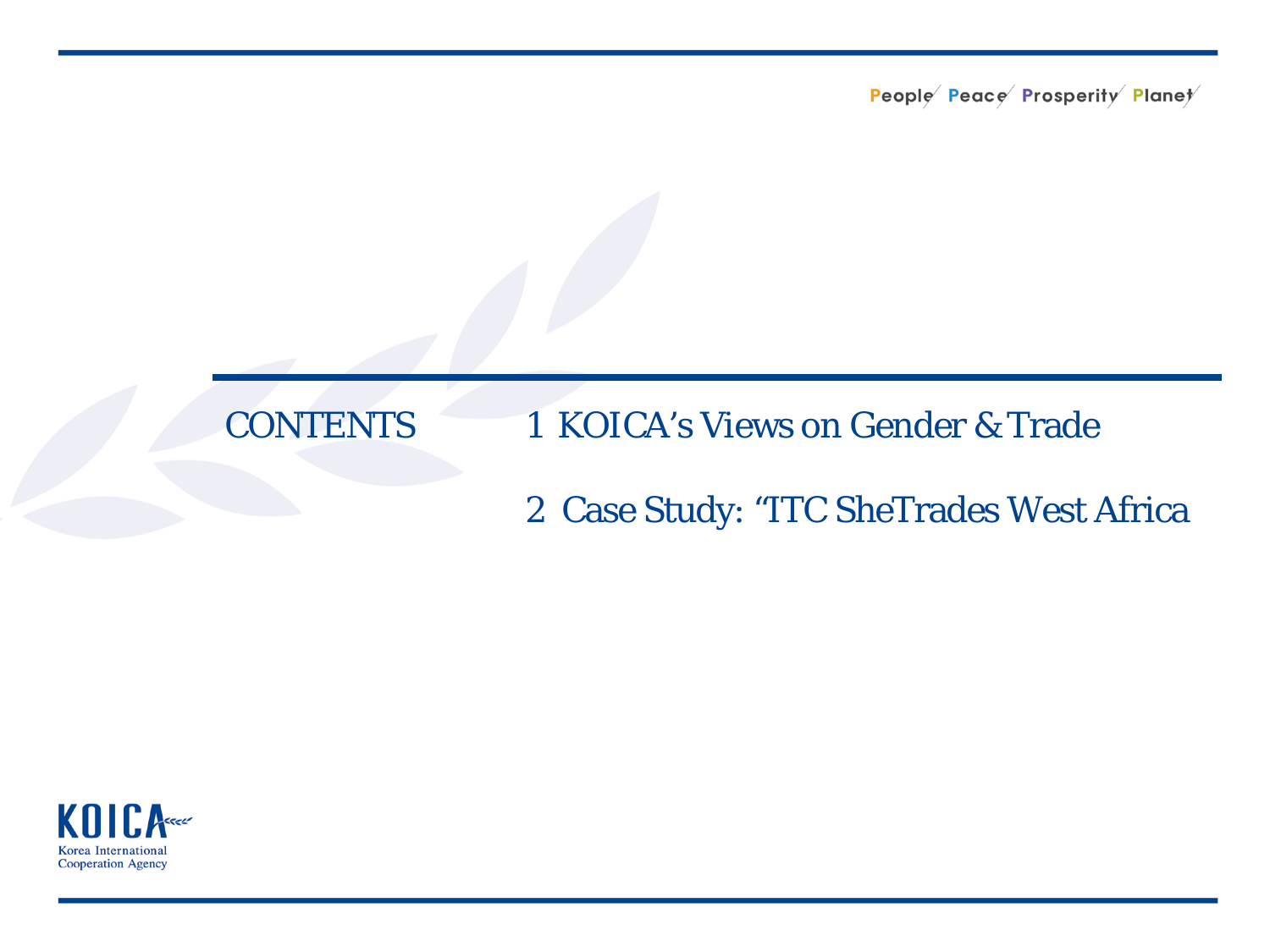# **1-1. KOICA's VIEWS ON GENDER & TRADE**

**KOICA Project Trend in Gender**



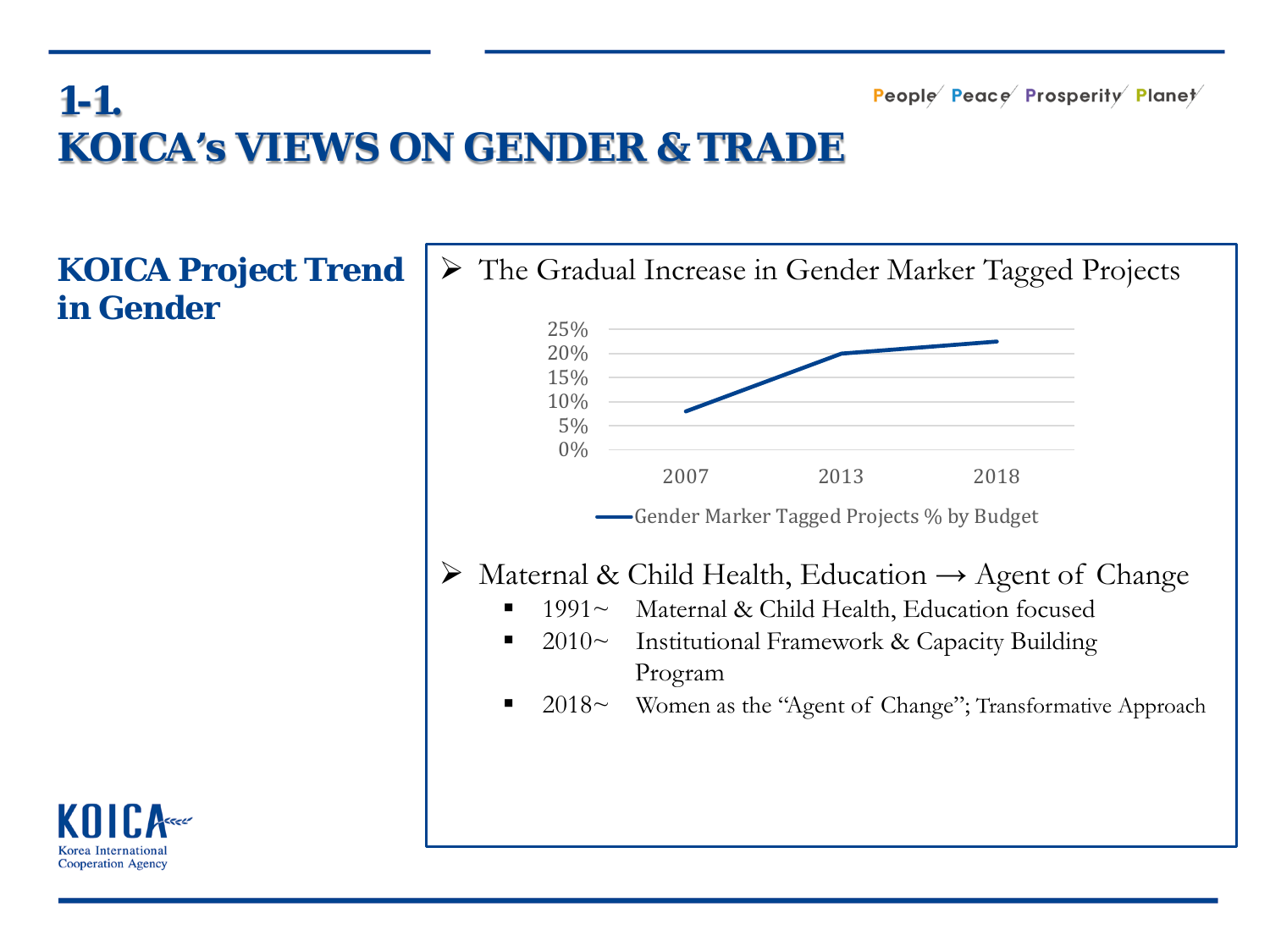## **1-2. KOICA's VIEWS ON GENDER & TRADE**

**KOICA Project Trend in West Africa and Trade**



- KOICA 2020-2024 Africa Regional Cooperation Strategy
	- **Women's Social and Economic Empowerment**
	- Increase in Agricultural Productivity & Focus on Agricultural Value Chains
	- Human Resources Cultivation
	- Vocational Training
- $\triangleright$  KOICA Research on "Aid for Trade"
	- Jo, Han Seul. "Improving 'Aid for Trade (AtF)' to Promote Trade in Developing Countries." KOICA Research Report. Accessed July 2021. [https://www.dbpia.co.kr/journal/articleDetail?nodeId=](https://www.dbpia.co.kr/journal/articleDetail?nodeId=NODE06344781) NODE06344781
	- Choi, Min Kyung. "KOICA's Aid to Africa through 'Aid for Trade (AtF).'" KOICA International Development Cooperation Issue Brief. Accessed July 2021. [https://www.dbpia.co.kr/journal/voisDetail?voisId=V](https://www.dbpia.co.kr/journal/voisDetail?voisId=VOIS00237764) OIS00237764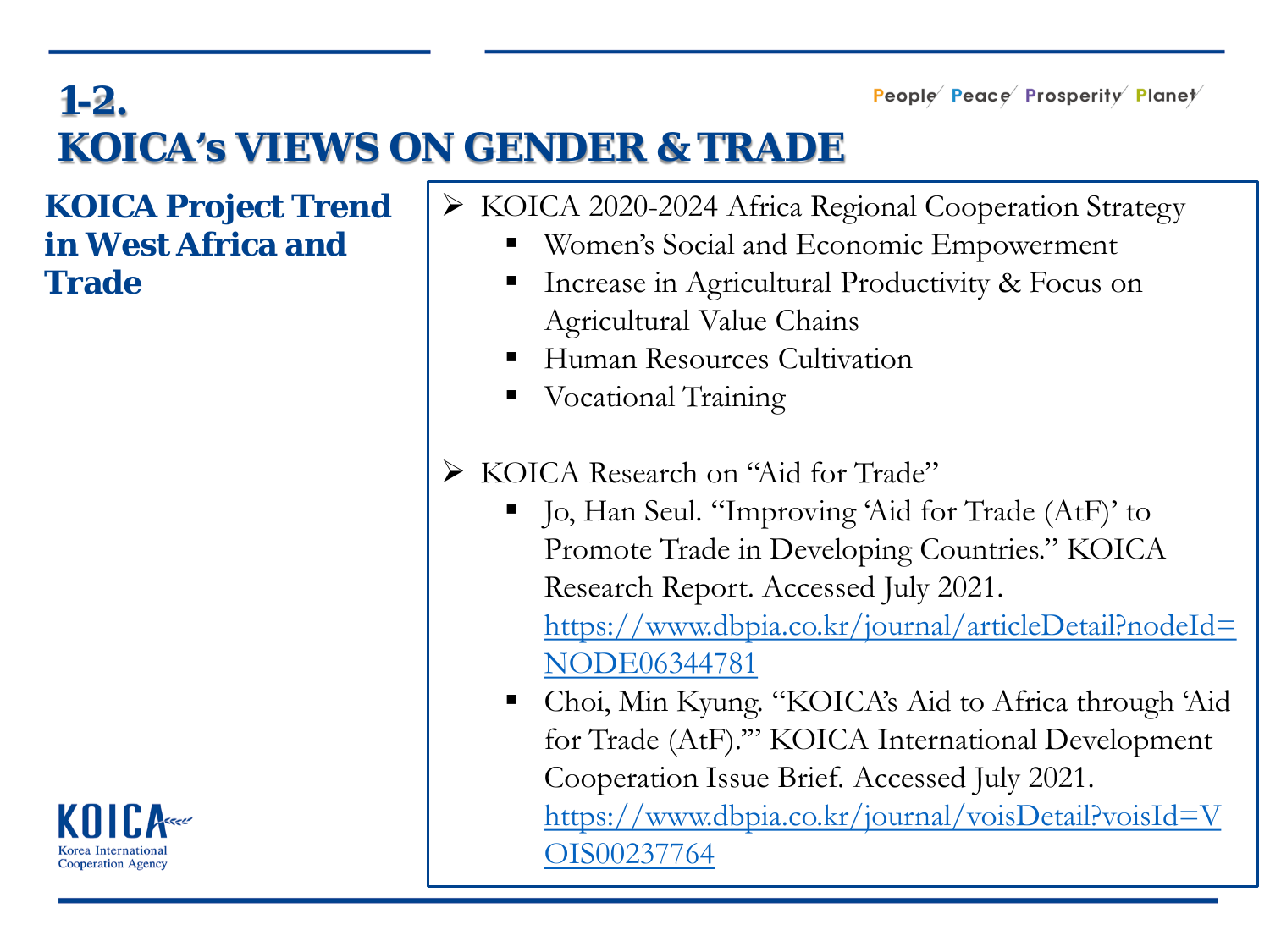### **2-1. CASE STUDY: ITC SheTrades West Africa**

**Project Overview**  $|\triangleright \text{Project Overview on "ITC SheTrades West Africa" }$ 

- Project Title: "SheTrades West Africa: Improving Women's Livelihoods through Inclusive Value Chains"
- Duration: 2019-2023
- Goal: Improving the livelihoods of women working in cashew, shea, and cassava value chains in Cote d'Ivoire, Guinea, Liberia, and Sierra Leone
- **Activities** 
	- ① Raising the awareness and understanding of policy makers on women's economic empowerment
	- ② Training BSOs and SMEs
	- Connecting SMEs to buyers
	- ④ Training women farmers

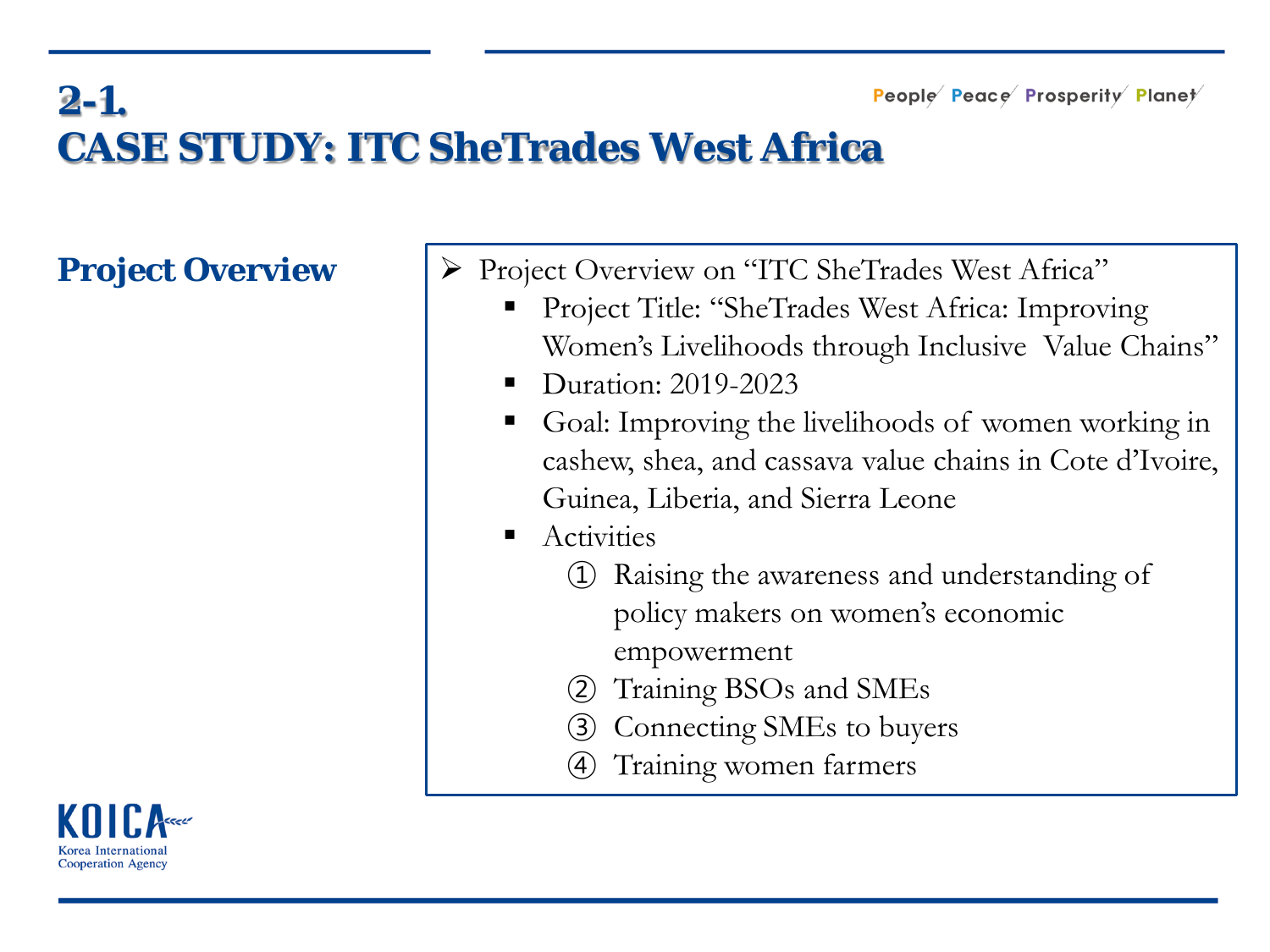# **2-2. CASE STUDY: ITC SheTrades West Africa**

#### **Lessons Learned from Donor Perspectives**

- Based on the Reports from ITC and Possible Rooms for Improvement from Donor Perspectives
	- Strong Needs in Basic Inputs
	- Synergies with Assistance from Other Organizations in the Project Site
	- Developing Project Indicators